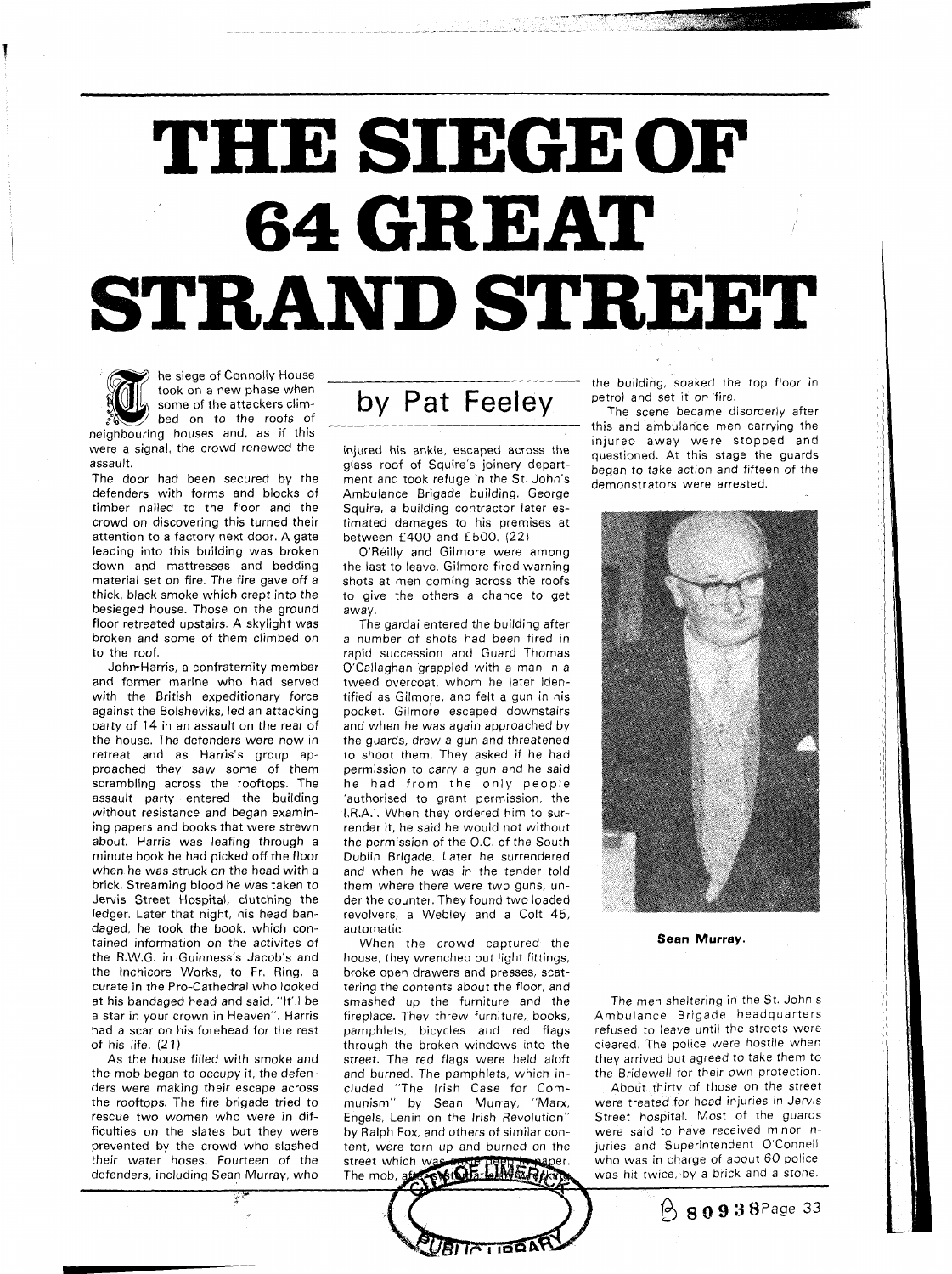It was now all over. The building was wrecked, the communists had fled and the guards were making arrests. The crowd decided it was time to go home.

Interviewed by a newspaper reporter, Joe Troy said he had been in the house since Tuesday afternoon and had nothing to eat for two days except bread and tea. He regretted that the attack had taken place. (23)

Another defender said he and twelve others had been in the house since Monday and had been unable to get in food. A woman sent out to buy some had been set upon by the crowd, He said he could not understand the reasons for the attack as their movement was concerned only with economic questions and was not antireligious.

A report on the following day described the scene in Great Strand Street. The house looked as if had been wrecked by an explosion with windows broken and window frames smashed. While inside, doors were hanging from the hinges, shelves were pulled off the walls, and broken furniture and crockery littered the floor. Damage was estimated at about £600.

A large force of guards was in the vicinity under an Inspector and young men with heads, arms and legs in surgical bandages came to survey their work of the night before. People in the surrounding lanes and streets were said to be in fear and trembling that there would be a recurrence of the violence.

It was rumoured that a further attack was being planned on the following night on the Workers' College in Eccles Street. This time the authorities made sure that the events of the previous night were not repeated. Mrs. Despard was a national figure, eccentric or otherwise, in Britain where she had a lot of powerful political connections. The wrecking of her house could have had diplomatic repercussions. Her brother was Field Marshal Sir John French, hero of the Boer War, onetime chief of the Imperial General Staff, Commander of the British Expeditionary Forces at Ypres and Viceroy of Ireland.

Accordingly, early in the evening both ends of the street were cordoned off by a force of about seventy Gardai. Only those with business were allowed in. About 9.30 a crowd began to from in Temple Street but the guards ordered them off the street and they withdrew. The only violence of the night occured when a crowd of about 300 marched up Dorset Street and tried to enter Eccles Place. Stones were thrown. A guard was hit and a passing tram car had a window broken. The guards made two charges with drawn batons and dispersed the stone throwers, who retreated down North Great Georges Street where they

demonstrated outside the Unemployed Workers' headquarters. Then, followed by the police, they proceeded on to Marlborough Street, jeering and hissing on their way past Unity Hall, and dispersed under the shadow of the Pro-Cathedral. Guards remained on duty at Madam Despard's house throughout the night.

In Great Strand Street about 100 police were on guard around the burntout building and motor lorries and motor cycles stood by. Curious crowds gathered but there was no trouble. About 9.45 a group of young people passed down Capel Street shouting and one of them threw a stone at Connolly House. Other than this the night passed quietly. (24)

The following week, **An Phoblacht**  condemned the incidents and the 'frenzied mob', and blamed the A.C.A., who had issued a circular claiming that the communists had engineered the dismissal of O'Duffy, for the 'organised element in the riot'.

This was an attempt by the republicans to make political capital out of what happened at the expense of Cumman na nGaedheal. They were closer to the truth when they said that the crowd was made up mostly of hymn singing religious fanatics who believed if they 'lynched a communist' they were doing God's work, and that the guards had made no real effort to protect lives and property.

Addressing a meeting in Cathal Brugha Street, some days later, Maud Gonne McBride, referred to the 'disgraceful scenes' in the city. A voice in the crowd shouted that those involved were Catholics. She continued saying she was ashamed that Mrs. Sheehy-Skeffington should be publicly abused and that the home of Mrs. Despard should be attacked. Again the voice repeated, "It was Catholics". To which this time she replied, "They were hooligans". (25)

The attacks were also condemned by Nora Connolly-O'Brien and Fr. Michael O'Flanagan, president of Sinn Fein.

In an editorial the **lrish Workers' Voice** accused Fianna Fail of stirring up popular feeling againt the R.W.G. and compared it to the police attacks on the unemployed in Belfast in October of the previous year. The analysis was wrong. The attacks were not government but religious inspired, and while Fianna Fail shed no tears publicly or privately for what happened, neither did they instigate it. Also they were undoubtedly carefully distancing themselves from the red smear with which Cumann na nGaedheal was trying to paint them.

The **Standard,** which normally carried weekly articles on the evils and dangers of communism, gave no coverage to the incidents. Neither did it condemn the violence carried out in

the name of religion. The **lrish Catholic** carried an account of the attack which it said took place during a communist meeting. The paper saw the event as a demonstration of the people's opposition to communism.

However, St. Patrick's Anti; Communist League, a religious association set up amongst the working class to fight communism dis-associated themselves from the attacks and said they had no sympathy with those who disturbed the peace of the city.

The Noel Lemass Cumann of Fianna Fail condemned the violence and said that the cause of Catholicity would not be furthered by street violence.

On Thursday a number of people appeared in the district court on charges in connection with the incidents. Charlie Gilmore was charged with possession of a Colt automatic and six rounds of ammunition and of threatening to shoot Garda O'Callaghan.

Gilmore refused to reply to the charge, rejected bail and read a newspaper during the proceedings. A number of guards gave evidence against him. They described how he threatened to shoot O'Callaghan, refused to surrender and stood at a door with a gun in his hand letting firemen in. Garda Murray said Gilmore claimed he had permission from the IRA. to carry a gun. He was remanded in custody for a week. (26)

Patrick J. Griffin of Richmond Road was charged with the alleged possession of a book and bookcase. Superintendent O'Connell said the book belonged to Connolly House and contained a list of names. Griffin said he had found the book on the floor when he entered the building and he picked it up intending to give it to police to whom he thought it might be of interest. The case was dismissed. Griffin came from a quiet middle class family who were upset at his being involved with such a mob.

The probation act was applied to James Caffrey **(1** 7) accused of taking a deal shutter from outside the house.

Four men were charged with being members of a riotous and disorderly mob: John Lynsky, a civil servant of 67, Moyne Road, Rathmine, William Carey, 9 Bracken's Cottages, Waterford Street, William Kavanagh of Corporation Buildings and Michael Meehan, a labourer of Lower Gloucester Place.

Supt. R. O'Connell said he saw Lynsky (who wore a pioneer pin in court) lighting papers, and piling furniture on a fire, in the middle of the street. Mr. Herman Good, solicitor, said his client was not involved in politics and only happened to come upon the scene of the disturbances.

William Kavanagh was arrested approaching Connolly House with a board. Kavanagh said he had spent the night at the pictures and after the pic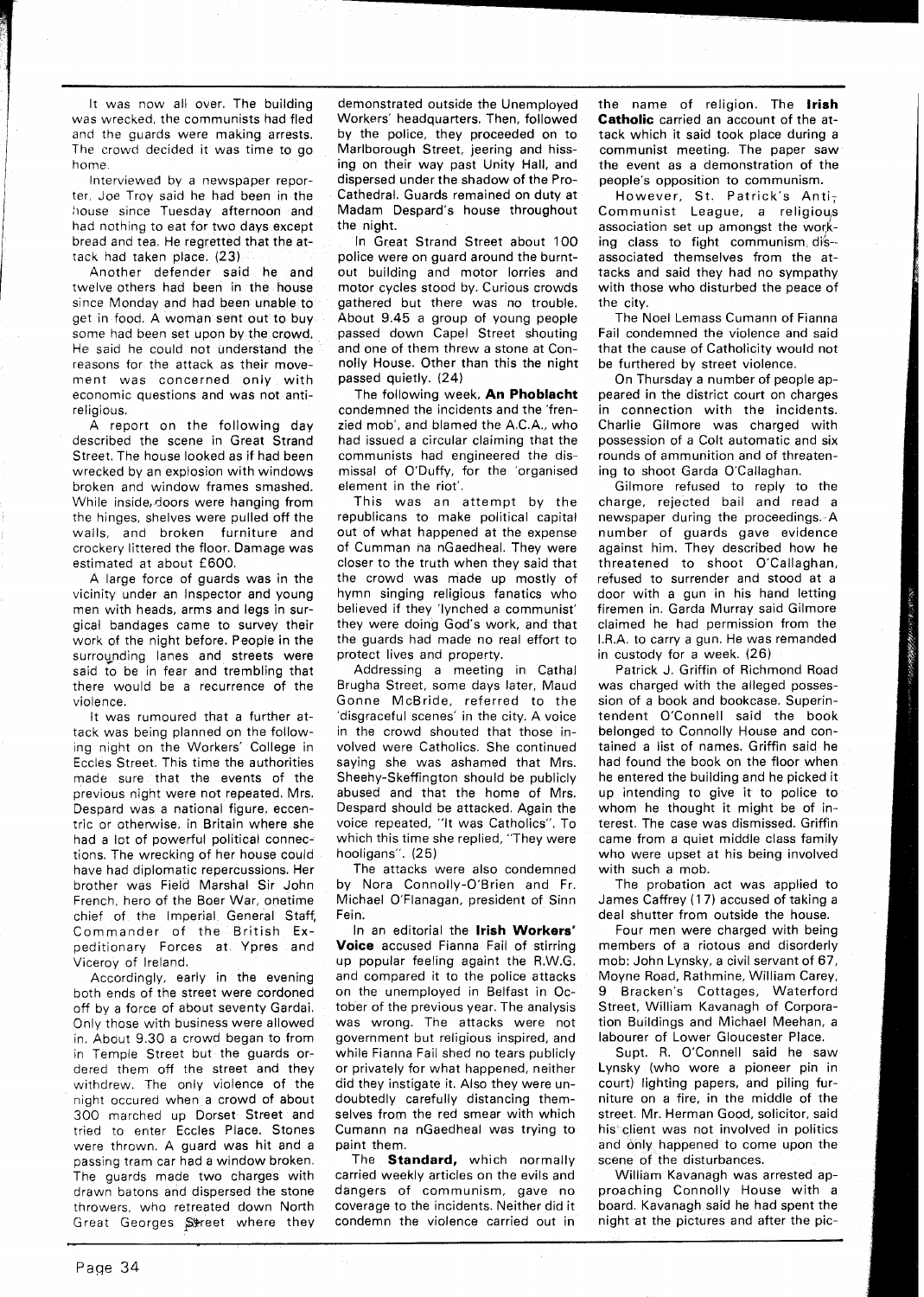tures went to a chip shop. He left the shop and went to Great Strand Street. He had only taken the board as a souvenir. Inspector Flanagan who gave evidence said he had not seen him throwing stones.

Supt. O'Connell said Michael Meehan had been involved in stone throwing and was arrested in possession of a tea urn, the property of Connolly House. Meehan denied throwing stones and said he had picked up the urn on the street. All were remanded for a week on bail.

Gilmore's statement that he had permission from the IRA. to carry arms in defence of Connolly House was refuted by the I.R.A. leadership, anxious not to be identified in any way with communism. A statement issued by the Adjutant General said he had no such orders to be in Great Strand Street. This in turn was contradicted by Harry Gilmore who said that as his brother's commanding officer, he had given him permission to carry a gun as a result of his own experiences in Dame Street. He said he understood one of the objects of the IRA. to be the protection of the civil and religious freedom of all citizens. This applied to those in Connolly House whose lives were being threatened by a mob inflamed by the same feelings which led to the attack on himself. (27)

The I.R.A. leaders replied to this in a further sjatement but refused to be drawn on their selective championing of causes. The Adjutant General said he had nothing further to say publicly but that Gilmore's letter and the 'allegations' (whatever these were) that he had made were subjects for disciplinary action. (28)

On Sunday April 9 Harry Gilmore was court-martialed but was acquitted on all the charges brought against him. He refused to sign a prepared letter exonerating the I.R.A. of dealings with the communists.

Those on remand appeared before the district court on April 6th. Gilmore was again charged with possession of a Colt automatic and ammunition with intent to endanger life and with threatening to shoot a guard. He was sent for trial to the Circuit Criminal Court.

John Lynsky and William Kavanagh, charged with being part of a riotous and disorderly mob, were each bound to the peace for 12 months and Michael Meehan, charged with the same offence, was sentenced to fourteen days in jail. (29)

Gilmore's case came before the Circuit Criminal Court on Monday May 1st. A large number of republicans and socialists were in the public gallery.

In evidence Guard Thomas O'Callaghan said he entered the building after hearing shots and encountered the defendant whom he discovered was armed. Gilmore, who acted in his own defence, questioned the guards on their role during the riot and implied that they made no real attempt to control the mob or protect the building and those inside. He said he was a republican and believed he had saved lives by his presence in Connolly House. The jury returned a verdict of not guilty. The judge praised the guards for their bravery in a dangerous situation and said he would make no comment on the jury's verdict. (30)

The verdict could be read in a number of ways, as ambivalence towards the I.R.A. or as an acknowledgement of their new found respectability under Fianna Fail. (George and Charlie Gilmore were prominent amongst the political prisoners released by Frank Aiken after the party assumed power). Also there was the traditional fear amongst jurors of convicting republicans, the fear of reprisals.

In an atmosphere of triumphalist Catholicism an anti-communist march organised by St. Patrick's anti-Communist League took place in Dublin on the Sunday after the burning of Connolly House. Led by a pipers' band and with a large flag inscribed "God Bless Our Pope", a thousand people set out from O'Connell Street via Parnell Street to Marlborough Street. Many of the crowd wore yellow and white armlets, the Papal colours. They chanted slogans, sang hymns and carried bannerettes with inscriptions like "Pray for Ireland", and "Keep the Faith your Forefathers Died for".

They were accompanied by a large force of guards who cordoned off Cathal Brugha Street where a meeting was being addressed by Maud Gonne. Mr. P. Glennon, president of the anti-Communist League, addressing the meeting said that while they did not condone violence they would not tolerate communist speakers and blasphemy on the streets. **(3** 1)

The intellectual argument supporting the rights of private property was made by Fr. Fergal McGrath, the



**Madame Despard and Maud Gonne McBride (carrying placard) at a demonstration.**